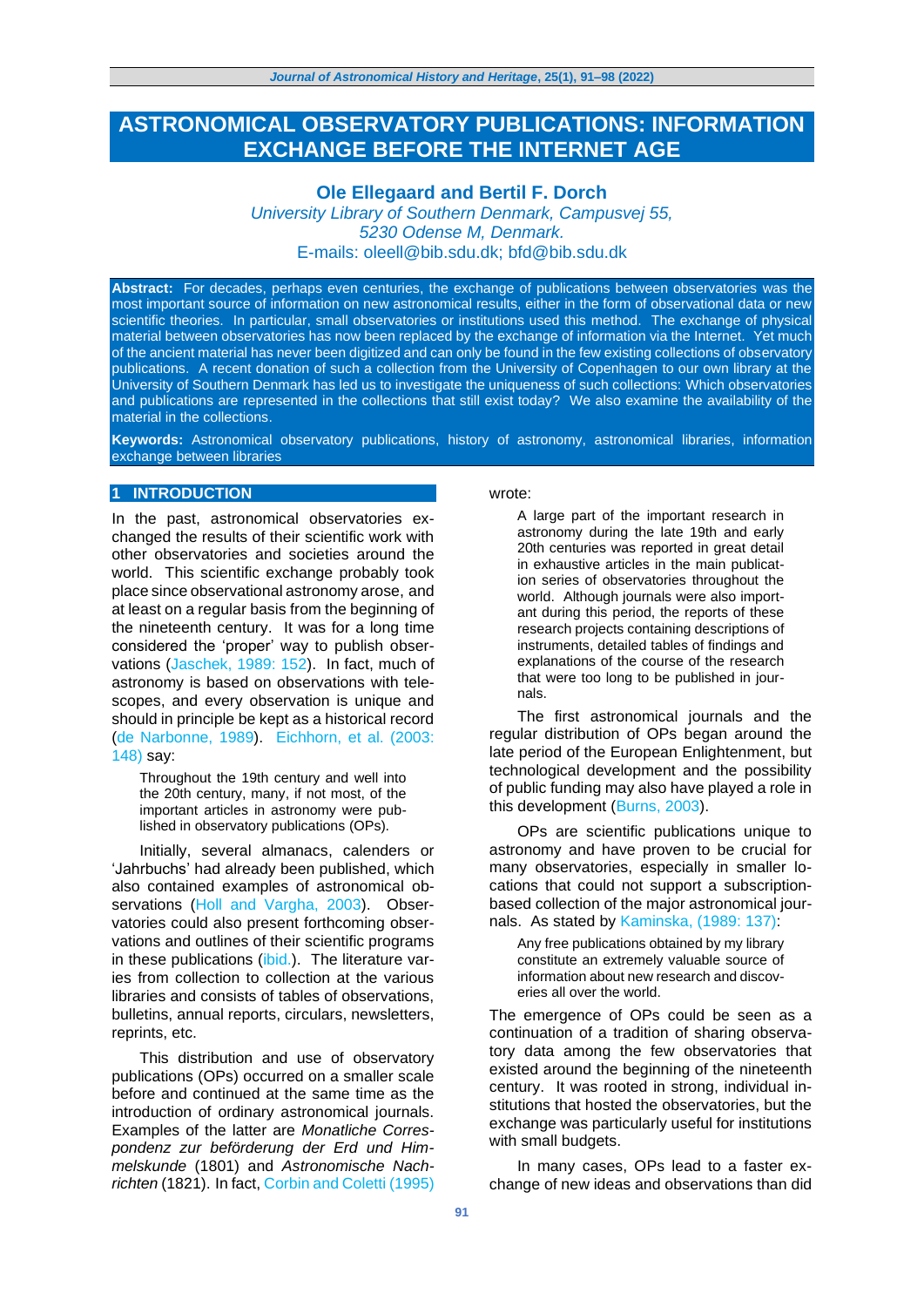traditional publication in journals. The material was often in a form that did not fit into regular magazines or books. Furthermore, more data from observations could be presented in OPs than was usually the case for ordinary papers. On the one hand, Crabtree (2018), who recently analysed the impact and performance of observatories, did not distinguish between the two types of publications. On the other hand, the possibility of peer review in regular journals is mentioned as an advantage compared to OPs, although automatically, universal peer review only became common in the late twentieth century (Holl, 2004). Therefore, peer review played no role in the early stage of publishing astronomical results which, for example, was similar to the field of physics. The lack of periodicity as well as the increased cost compared to publishing in regular journals ultimately proved to be detrimental to the OPs (Jaschek, 1989: 152). The paper by Holl (2004) provides a comprehensive overview of the publishing history of astronomy.

Today, of course, astronomical observations and ideas are exchanged more quickly via the observatories' own web pages, institutional repositories or astro-ph in arXiv.org, although relevant information related to the data management of collected astronomical data can sometimes be difficult to find in regular publications. Publication in electronic journals, archives from parent institutions or via external institutions is used for ordinary papers. The latter also allows the inclusion of series of observations as additional material.

The field of astronomy has a tradition of Open Access to scientific results—earlier through exchange of preprints and OPs but today primarily web based—which has been to the benefit of society as a whole and especially in countries with smaller budgets for research. Publication takes place either as 'golden' open access, when the authors pay the journal a publication fee or as 'green' open access, when the publication is deposited in archives such as astro-ph in arXiv.org (Ginsparg, 2011). The latter unfortunately often apply a quarantine period if the paper is published in an ordinary journal, the so-called 'delayed green open access', although core journals like *Astronomy & Astrophysics* (*A&A*) have no delay. We can regard the exchange of observatory publications as a predecessor to modern forms of Open Access in astronomy, continuing a longstanding astronomical culture of openness.

Material in the old paper-based observatory publications is in many cases not particularly relevant to modern astronomy, although some results may still be valid and useable (Coletti,

2003). Examples may be data on variable stars, sunspots or observations of comets. To a large extent, the material is of great historical interest in documenting the timeline for achieving scientific results, and astronomical communities and their working methods (Corbin and Coletti, 1995). With limited space in regular journals, more detailed observational data are often found in OPs.

In many cases, observatory's publications have not survived the passage of time or have been discarded because the research field or the observatory at the institution has been closed. The books and pamphlets are often without hard bindings, and in many cases were printed on acidic paper, so they discolour and become fragile. As a result, more or less complete collections of OPs are rarely found today, and as early as the 1990s, plans for digital preservation of complete publication series from observatories around the world already existed (ibid.). This is in contrast to the case of paperbased astronomical journals, which were almost fully digitized before 2003 (Eichhorn, et al., 2003), although it turned out that this task was somewhat more difficult to achieve than anticipated.

Accessing publications in either physical or electronic format is one thing, but first you have to identify the right publication. Until the year 2000, the bibliography 'Astronomy and Astrophysics Abstract' produced by the Astronomisches Rechen Institute in Heidelberg, Germany, registered observatory publications and published a list of the indexed observatories and institutes. Much of the information derived from the Astronomy and Astrophysics Abstract is also available on-line in the physical and astronomical database INSPEC. Today, the large SAO/NASA Astrophysical Data System (abbr. ADS), launched in 1993, has become the dominant bibliographic tool to identify astronomical literature, including observatory publications.

Our main focus in this paper is not to present a historical account of OPs in general, as this has already been done in a review paper by Holl and Varga (2003). Instead, a recent donation of a large collection of observatory publications from the Astronomical Observatory at the University of Copenhagen, Denmark, to the University Library at the University of Southern Denmark has spurred our interest in the following matters: How comprehensive and unique is our 'new' collection? Collections of OPs are said to be rare, so to what extent can we find the material elsewhere in other institutions and ultimately in digitized format?

Is it possible to estimate how many large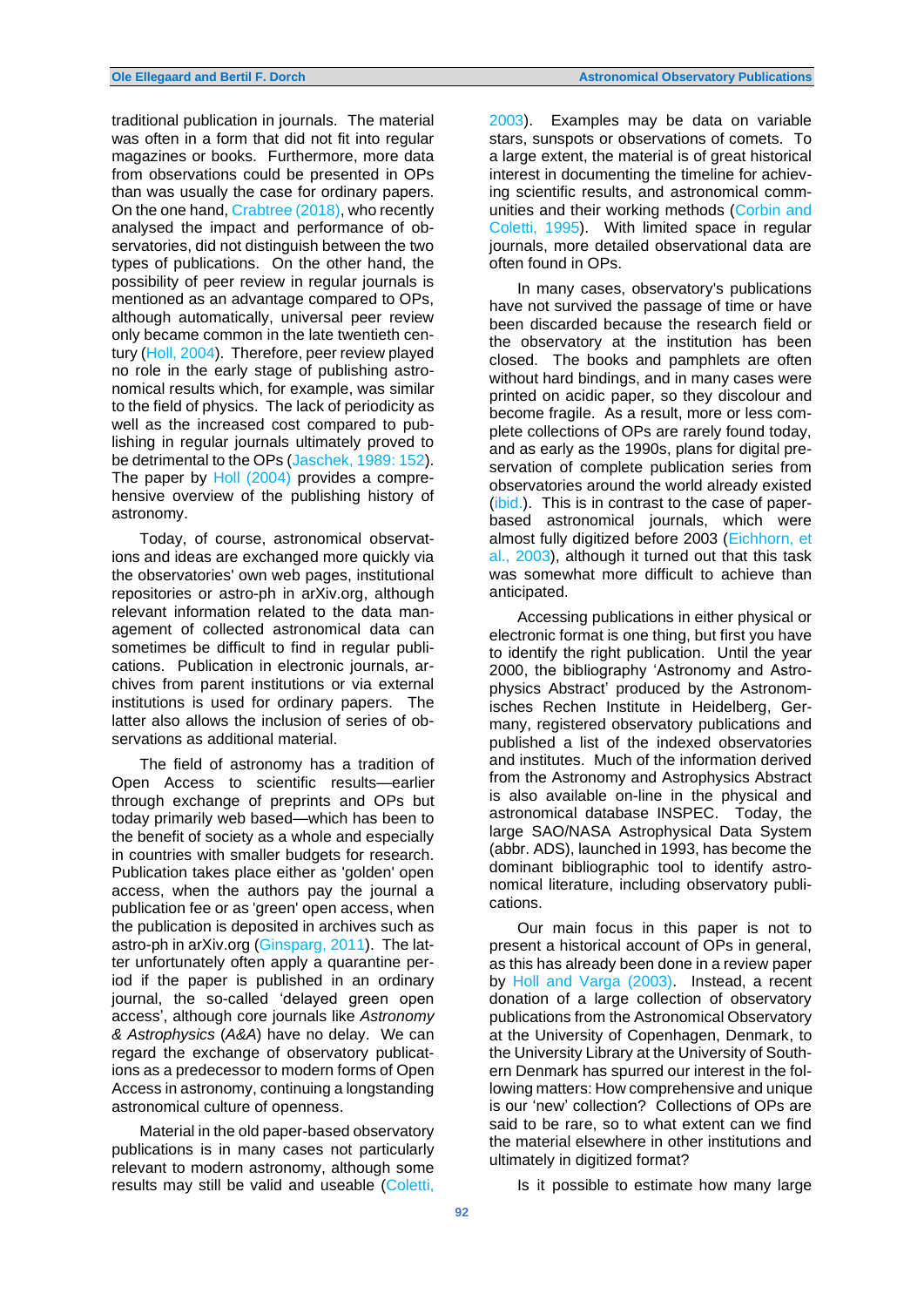| <b>Nation</b>  | <b>US State</b>        | City       | Library                                                |  |
|----------------|------------------------|------------|--------------------------------------------------------|--|
| <b>Denmark</b> |                        | Odense     | University Library of Southern Denmark                 |  |
| England        |                        | Cambridge  | Institute of Astronomy Library, Cambridge University   |  |
| Poland         |                        | Warzaw     | Library of Warzaw University Observatory               |  |
| Scotland       |                        | Edinburgh  | Royal Observatory Library                              |  |
| <b>USA</b>     | Arizona                | Tucson     | <b>NOIRLab Library</b>                                 |  |
|                | New York               | Albany     | <b>Dudley Observatory Library</b>                      |  |
|                | Massachusets           | Cambridge  | Wolbach Library, Harvard College Observatory           |  |
|                | [District of Columbia] | Washington | James Melville Gilliss Library, U.S. Naval Observatory |  |
|                | <b>Wisconsin</b>       | Madison    | Woodman Library, University of Wisconsin               |  |

Table 1: Various 'large' collections of observatory publications.

collections with a significant number of OPs that still exist today? How complete are the collections in terms of observatories presented as well as individual titles? It is also essential that the collections are recorded, that they can be referenced and are accessible for use by the public. Implementation of the latter has already been discussed in some detail by Corbin and Coletti (1995), but our current study shows that the process of full registration and digitization is far from complete. Due to the often-fragile condition of the material and the risk of being involved in scrapping procedures, it may ultimately jeopardize the goal of preserving these historical records.

# **2 COLLECTIONS OF ASTRONOMICAL OBSERVATORY PUBLICATIONS**

An informal search on the Internet revealed that large collections of OPs seem to be rare. Notable examples are listed in Table 1. It is also evident that smaller collections are found in many other observatory libraries worldwide. United States appears to have the largest number of collections. In fact, it is claimed that the combined collections of the Harvard College Observatory (Wolbach) and the Naval Observatory in Washington are the most complete in the United States today (see: library.harvard.edu/collections/astronomicalinstitutions-ai-collection). The Wolbach Library is a key library for the preservation and identification of OPs. The Hollis catalogue in the Library can be searched for its own OPs as well as those at the Naval Observatory. Much of the material has been microfilmed and is available in full text via the 'Harvard Astronomy Preservation Microfilm Project': https://library.cfa.harvard.edu/microfilmproject (Coletti, 2002). A Hollis search leads to 250 hits that include an observatory, though not all are unique.

The ADS, Astrophysical Data System Abstract Service is also collaborating with the Wolbach Library at the Smithsonian Centre for Astrophysics on the digital preservation of OPs based on previous microfilm scans. The transfer of the documents has proved technically difficult with the risk of loss of information (Coletti and Corbin, 2003). The 'Historical scans of Ops' in ADS include a list of the observatories involved (adsabs.harvard.edu/historical.html). In contrast, there is no complete list of observatories in the Wolbach Library or via the Hollis catalogue. The Observatory's records must be found individually. In fact, a list of observatories in the collection is useful for gaining an overview.

A distinct problem with regard to searching in the older astronomical literature, including observatory publications, is the lack of publication metadata (i.e. structured information used to search, describe or manage documents). Examples of this could be standardized keywords, indexes or abstracts (Corbin and Coletti, 1995). Initially, the Harvard Library attempted to address this voluntarily through public use of metadata capture programs (Eichhorn, et al., 2003).

Complete observatory lists can be found in the case of the collections from the Woodman Library, the Dudley Observatory and our own collection from the Astronomical Observatory at the University of Copenhagen. The Woodman Library has a regular 'Observatory publication finding aid' as an Excel file with complete entries for each publication.

The other two observatories have less accessible catalogues—the Dudley Observatory in the form of scanned catalogue cards, and in the case of the Danish collection, the same type of card is still in printed format (sometimes with handwritten records that cannot be read by OCR technology). The bibliographic entries include the name of the observatory, the city of the observatory, the title of the publication, language, year and some holding information. The city, where the observatory is located, is the most important item in the catalogue. A number of major cities hosted several different observatories. In some cases, the observatories have changed over time, and some observatories have been closed.

To identify the uniqueness of the various collections, we counted the number of observatories included from each library. Table 2 shows the data from the three aforementioned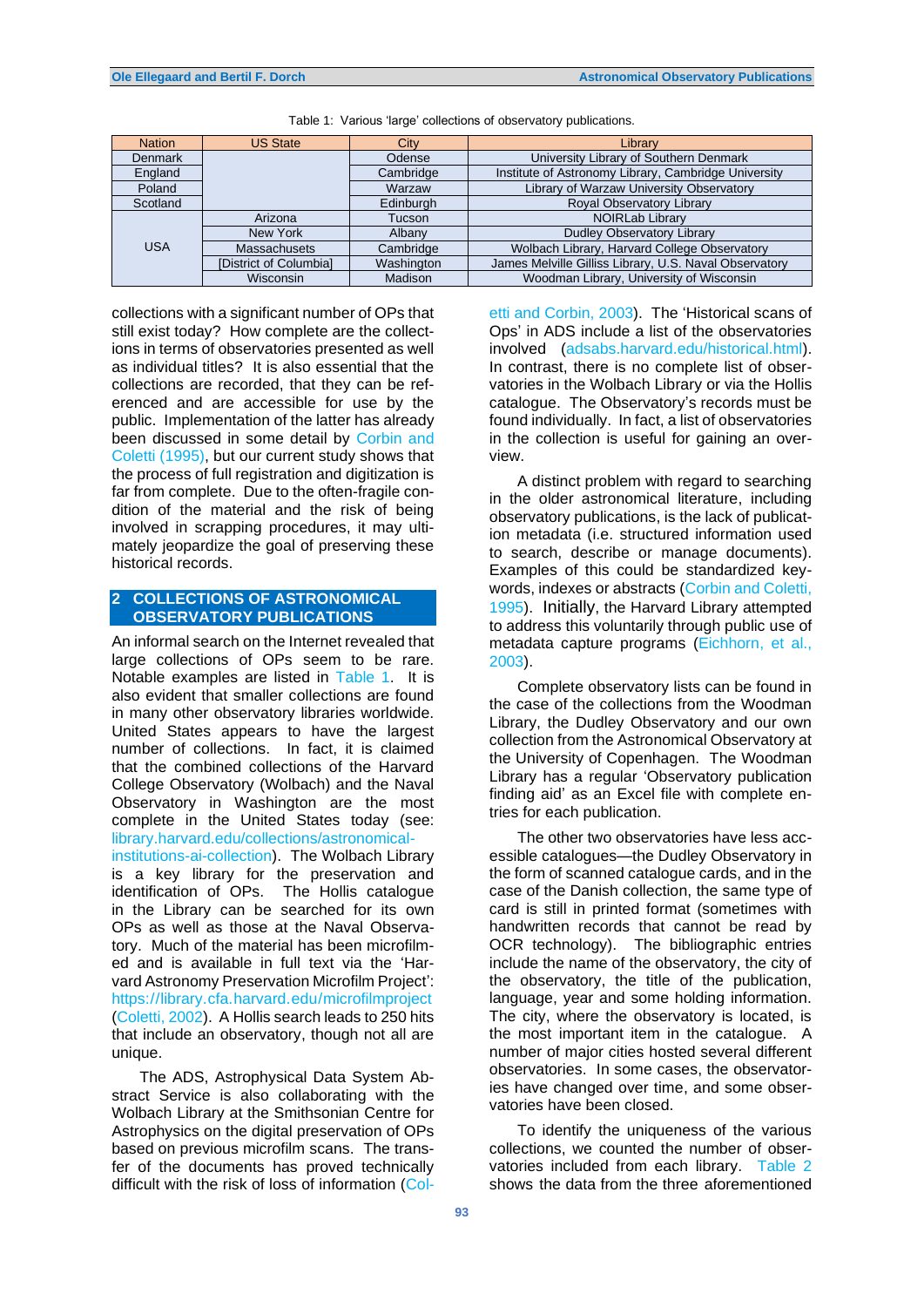| Table 2: Observatories/towns included in different library collections. |  |
|-------------------------------------------------------------------------|--|
|-------------------------------------------------------------------------|--|

| Library                                          | <b>Library of Southern</b><br><b>Denmark</b> | Woodman<br>Librarv | <b>Dudley Observatory</b><br>Librarv | <b>ADS Historical</b><br><b>Scans</b> |
|--------------------------------------------------|----------------------------------------------|--------------------|--------------------------------------|---------------------------------------|
| Towns/Observatories present<br>in the collection | 319                                          | 264                | 252                                  | 110                                   |
| Unique Towns/Observatories                       | 79                                           |                    |                                      |                                       |

Table 3: Some examples of the different holdings in the libraries that are available for the same observatories. In the case of individual titles, the Hollis catalogue at the Harvard Library (hollis.harvard.edu) provides the most comprehensive search and identification of OPs at different locations.

| Observatory                                     | Library of<br>Southern<br><b>Denmark</b>                                                                                                                                                     | <b>Woodman Library</b><br><b>University of Wisconsin</b><br>(Madison)                                                    | <b>Dudley</b><br><b>Observatory</b><br>Library                                               | <b>ADS</b><br><b>Historical</b><br><b>Scans</b> |
|-------------------------------------------------|----------------------------------------------------------------------------------------------------------------------------------------------------------------------------------------------|--------------------------------------------------------------------------------------------------------------------------|----------------------------------------------------------------------------------------------|-------------------------------------------------|
| Besancon,<br>France                             | Annals 1934-1936, 1939-1972<br><b>Bulletin Astronomique</b><br>1986-1995<br><b>Bulletin Chronometrique</b><br>1889-1902,1904-1925                                                            | Annals<br>v. 3, no. $1 - 3$ , $1934 - 1944$<br>v. 4, no. $1-5$ , $1944-1955$                                             | Annals<br>1936-1950                                                                          | Annals<br>1934-1964                             |
| Lowell,<br>Flagstaff,<br>Arizona.<br><b>USA</b> | Annals 1898-1905<br>Bulletins 1911-1983<br>Memoirs 1915                                                                                                                                      | Annals<br>v. $1 - 3$ , $1898 - 1905$                                                                                     | Annals 1898-1905<br>Bulletins 1903-1978<br>First catalogue<br>(reprint) 1898<br>Memoirs 1915 | Annals<br>$v. 1 - 3.$<br>1898-1905              |
| <b>Buenos</b><br>Aires,<br>Argentina            | IAFE, Serie Publicaciones de<br>registros. Tirada aparte<br>1-10, 1971-1975, 14 1977<br>IAFE, 1-32, 45-47, 49-57, 59,<br>1971-1982                                                           | Missing?                                                                                                                 | Not present                                                                                  | Not present                                     |
| Jodrell Bank<br>Manchester,<br>England          | Annals 1-6, 1952-1960<br>Reprints Vol. 1-8<br><b>Astronomical Contributions</b><br>$2 - 228$ , $230 - 234$ , $236 - 250$ ,<br>1950-1971                                                      | Annals 1952-1960<br>Reprints v. 1-8, 1946-1969<br><b>Astronomical Contributions</b><br>(Series 3) no 1-250,<br>1952-1971 | Not present                                                                                  | Not present                                     |
| Kodaikánal<br>Bangalore,<br>India               | Newsletter 1-8, 1986-1894<br>Bulletin 1-11, 1908-1970<br>Series A.B.C. 1967-1997<br>Annual Report 1898-1991<br>Memoires Vol. 1-2, 1909-1917<br>Reprints 1957-1975<br>VBT News 1-9, 1989-1991 | Annual Report 1987-1989                                                                                                  | Bulletin 1908-1969<br>Memoire 1909-                                                          | <b>Bulletin</b><br>Vol. $1 - 4$ .<br>$1908 -$   |

libraries supplemented by the list of observatories indexed in 'Historical scans of Ops' in ADS. In all, 945 towns or observatories are represented in this table, of which 436 are different (46.1%). We found that there are 150 observatories present in the Denmark, Woodman and Dudley Library collections, while 80 observatories are present in all four collections.

The Danish collection includes the largest number of different cities/observatories and also the largest number that can only be found here. The Dudley Library has an almost identical number of 'unique' observatories in its collection. The observatories present in 'Historical scans' in ADS represent approximately 25% of the total number of different observatories in all four collections and is currently far from complete. Furthermore, the records for each observatory are very different from library to library, both in terms of titles and range of years present. Examples of this are shown in Table 3.

As a consequence, any search for a specific publication in a collection means that one

**94**

must identify whether the city/observatory is present, then the title and the document's number and year. If you are lucky, the document has been digitized, but in many cases, you have to try to find the original document or obtain a photocopy of the same. The latter is often preferred due to the fragile condition of the material. Observatory publications were regularly printed on cheap, acidic paper.

### **3 COLLECTION OF THE DANISH ASTRONOMICAL OBSERVATORY**

The collection of the University of Southern Denmark's Library originates from the now discontinued astronomical library at the Niels Bohr Institute in Copenhagen, Denmark. Detailed information about the origin of the collection and the Observatory Library at Østervold, Copenhagen, has recently been published in this journal (Dorch and Petersen, 2021). Our collection contains materials from 319 different observatories around the world. The material has been collected for more than a hundred years, and the oldest material dates back many centuries. At present, the collection is only reg-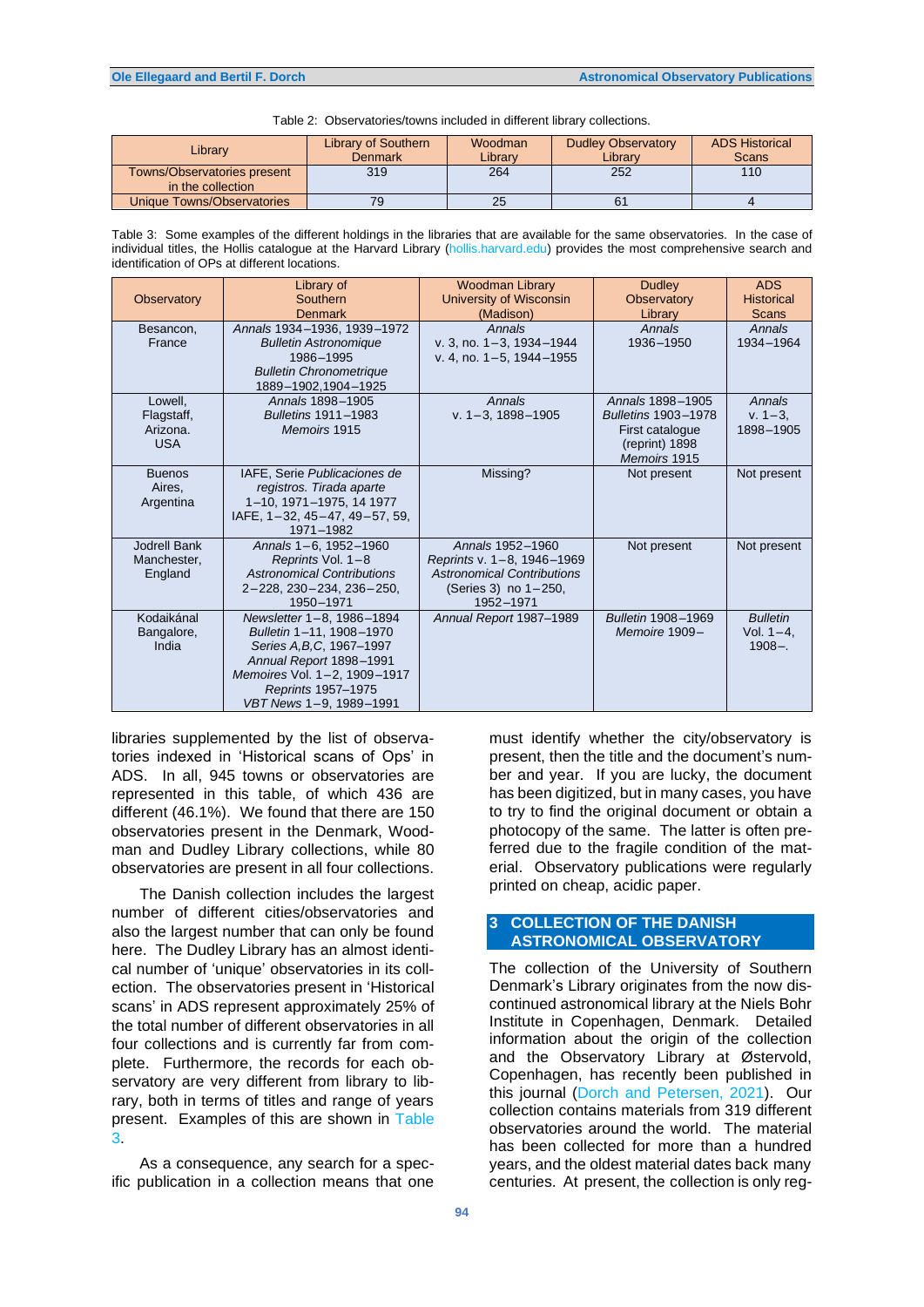

Figure 1: The Danish collection, showing the number of observatories with the first registered publication in a given decade.

istered on catalogue cards, but plans for digital registration are underway. Figure 1 shows the extent of the years included. The number of observatories with the first registered publication in a given decade is depicted. It is clear that the exchange of observatory publications took place as early as the beginning of the nineteenth century and reached its peak in the decades before World War II. This event led to a decline in activity in the following period, but the exchange was revived and continued until the beginning of the electronic and digital era in the 1970s leading to a complete change in the way information was distributed among the astronomical libraries. This 'information revolution' not only meant a faster exchange of astronomical observations and ideas, but the storage of material (or data) became very different. In the wake of this, problems with rapidly obsolete information technology and disorganized data gave rise to new challenges

Shown in Figures 2 and 3 are a few examples of the material found in the collection from Copenhagen University.

# **4 DISCUSSION**

Observatory publications in paper format have in the past proved to be a vital and inexpensive form of exchanging scientific results. Although not normally peer-reviewed, the quality of the material is guaranteed by the observatory's director and reputation. Despite the hundreds of observatories around the world that have been involved in these exchanges, our analysis

shows that only a few large collections seem to exist today. These collections are far from complete either in terms of the number of observatories or their publications. As a consequence, Holl and Vargha (2003) suggested that old OPs should be made available via the Internet. This has been achieved in part at the Wolbach Library through the 'Harvard Astronomy Preservation Microfilm Project' and followed by the digitization of the material in ADS. Our analysis also shows that a maximum of 25% of the observatories are actually represented in the data from the 'historical scans' at ADS. In terms of bibliographic or 'meta' data on OPs, the 'observatory-publications-finding-aid' at the Woodman Library has proven to be invaluable and to our knowledge the most comprehensive of its kind. Our own collection has never been digitized and bibliographic information is only available on cards. On the other hand, with 79 unique observatories and individual publications in the collection, at least a partial digitization and registration in a database would be an advantage to do.

However, even if the entire record of OPs could be digitized and made openly available, in the extreme long term, several technical and cultural issues remain relating to the general sustainability of digital material (cf., for example, the discussion in Dorch et al. (2019) in the context of digitizing astronomical heritage).

Information technology is now so advanced that a modern, free and web-based form of observatory publications can re-emerge, as al-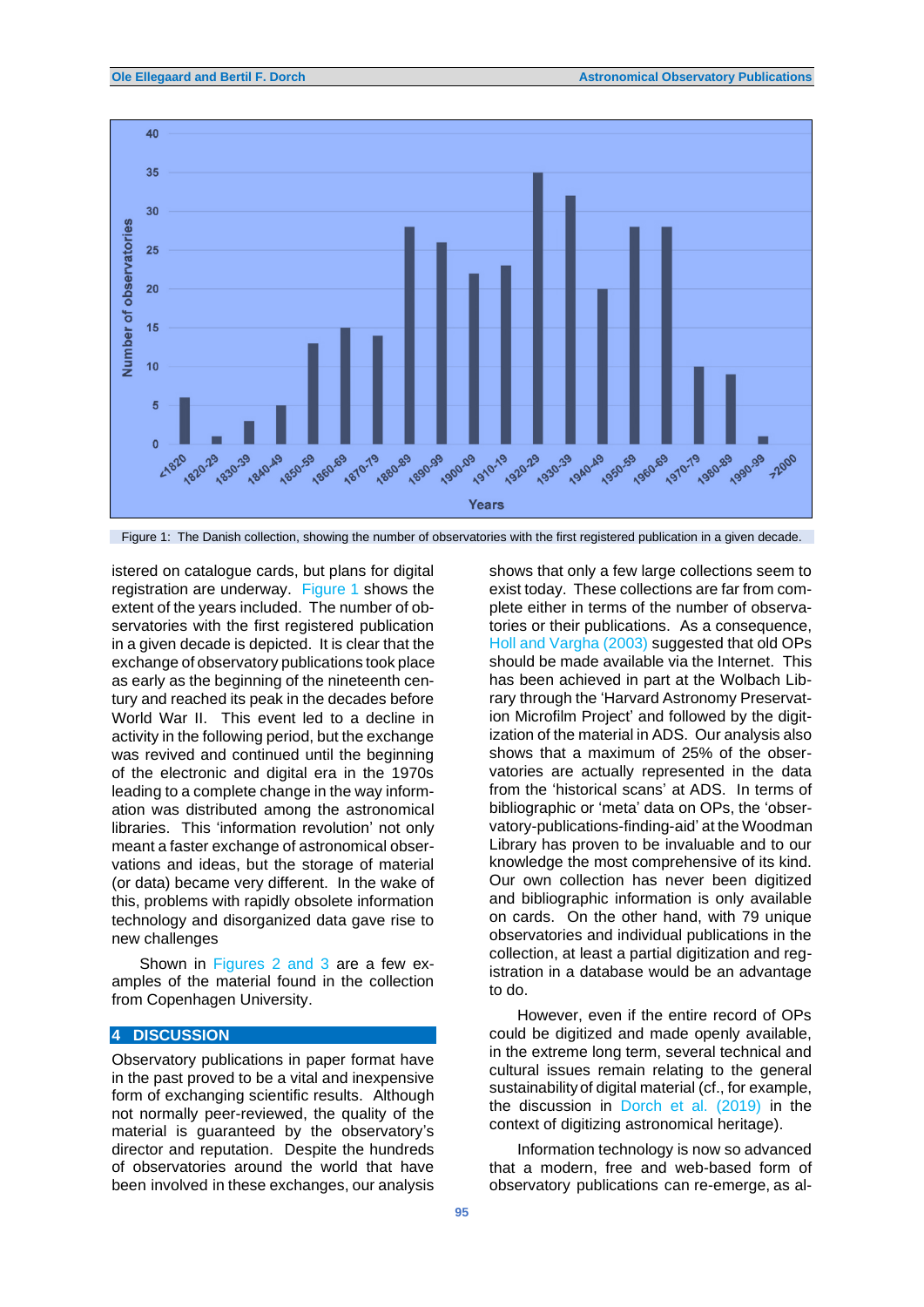

Figure 2: The oldest OP in the Danish collection: *Phosphorus INSCRIPTIONIS*. It depicts the newly built observational tower in the centre of the capital, Copenhagen (after Bangio, 1648).



Figure 3: Two examples of early OPs. The first is from the observatory in Mannheim on star companions (after Mayer, 1779) and the second from Toulouse on astronomical observations at the observatory (after Darquier, 1777).

ready suggested by Holl and Varg, (2003). The traditional form of publication in peer-reviewed journals has in many cases been too slow for e.g., the dynamic, observational astronomy.

This is even worse if the publications are hidden behind a payment wall. Of course, there are open access repositories, such as arXiv.org, but online observatory platforms are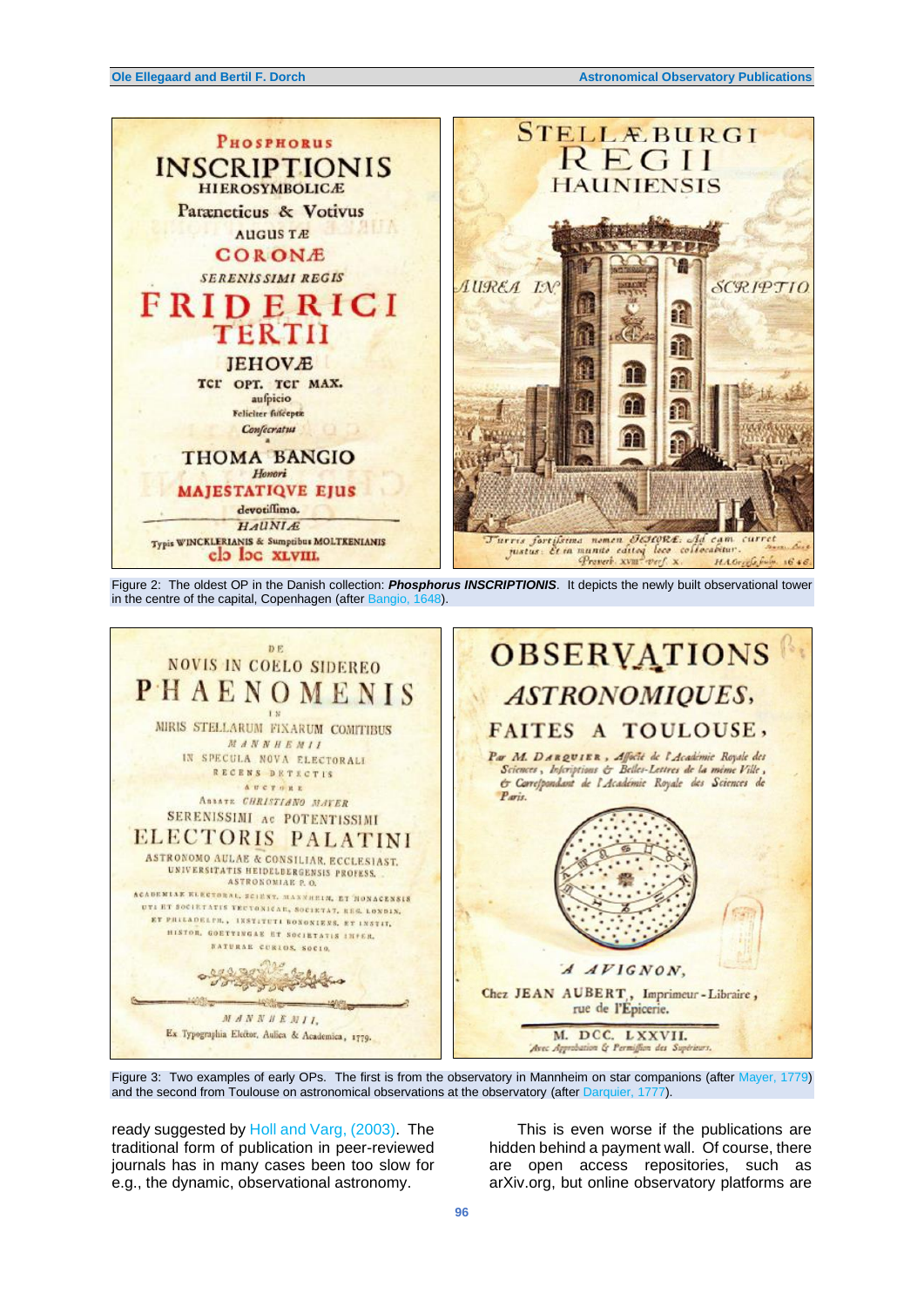more flexible and can put the results obtained in the right context. It is also clear that there are other challenges with maintaining and storing the publications. The printed versions of OPs, although sometimes in a fragile state, are still with us.

As we have noted, a number of OPs are only found in some institutions, and not all material is digitized. This increases the risk of material being lost due to institutional changes or cuts to a library's budget. A good example is related to our own collection, as described by Dorch and Petersen (2021). The question is whether in the distant future we will have access to the material available today. It is also important that the information is searchable. This task is solved in an excellent way, in the case of traditional journal articles, by the major bibliographies such as SAO/NASA ADS or the Web of Science. When dealing with information on web platforms, we rely heavily on search engines like Google that are effective but not very transparent in terms of the weighting of search results, and the search options are also very limited. As a result, in terms of astronomical information, you need to choose between well-organized bibliographies that lead to journal papers or less organized, diverse material on various web pages.

### **5 CONCLUSION**

We have examined the presence of paperbased astronomical observatory publications in a number of libraries. Few seem to have large collections of OPs. Despite the fact that a number of observatories are represented in several libraries, we also observe a number of unique observatories that are only present in one library. We found that this was especially the case for our own collection from the University of Copenhagen in Denmark. The individual stocks and years included also vary from library to library. A small part of the material has actually been digitized (representing about 25% of all observatories) and is included in the list of 'digital scans' at SAO/NASA. A comprehensive search of ancient astronomical observations and material in general should therefore include a number of libraries that still have preserved large collections of observatory publications.

### **6 REFERENCES**

Bangio, T., 1648. *Phosphorus inscriptionis hierosymbolicæ*. København.

- Burns, W.E., 2003. *Science in the Enlightenment: An Encyclopedia*. ABC-CLIO's history of science series, Santa Barbara. Pp. 10–12.
- Coletti, D.J., 2003. Preserving observatory publications: microfilming, scanning ... what's next? In Corbin et al., 137–144.
- Corbin, B.G., and Coletti, D.J., 1995. Digitization of historical astronomical literature. *Vistas in Astronomy*, 39, 161– 165.
- Corbin, B., Bryson, E. and Wolf, M. (eds.), 2003. *Library and Information Services in Astronomy IV*. Prague, Czech Republic.
- Crabtree, D., 2018. A bibliometric analysis of observatory publications 2011–2015. In Lesteven, S., Kern, B., D'Abrusco, R., and Dorch, B. (eds.), *Astronomy Librarianship in the Era of Big Data and Open Science.* Strasbourg, EPJ Web of Conferences, No.186 (Library and Information Services in Astronomy VIII). Pp. 1–6.

Darquier, M., 1777. *Observations Astronomiques Faites à Toulouse*. Avignon.

- Dorch, B.F., and Petersen, J.O., 2021. The history of the Observatory Library at Østervold in Copenhagen, Denmark. *Journal of Astronomical History and Heritage*, 24, 1090–1102.
- Dorch, B.F., Holck, J.P., Rasmussen, K.L., and Christensen, M.B.E., 2019. Making Tycho Brahe's sky accessible to future astronomers. In Sterken, C., Hearnshaw, J., and Valls-Gabaud, D. (eds.), *Under One Sky: The IAU Centenary Symposium.* Cambridge, Cambridge University Press. Pp. 510–515.
- Eichhorn, G., Accomazzi, A., Grant, C.S., Kurtz, M.J., and Murray, S.S., 2003. Current and future holdings of the historical literature in the ADS. In Corbin et al., 145–152.
- Fishburn, A.M., 1989. Observatory publications in the small institute library. In Wilkins and Stevens-Rayburn, 131– 133.

Ginsparg, P., 2011. ArXiv at 20. *Nature*, 476, 145–147 [\(https://doi.org/10.1038/476145a\)](https://doi.org/10.1038/476145a).

Holl, A., and Vargha, M., 2003. Observatory publications—Quo Vadis? In Corbin et al., 109–116

Holl, A., 2004*.* From the AGE to the electronic IBVS: the past and the future of astronomical journals. *Acta Historica Astronomiae*, 24, 224–232.

Jaschek, C., 1989. *Data in Astronomy*. Cambridge, Cambridge University Press.

- Kaminska, K., 1989. Observatory publications and their significant role in astronomical libraries. In Wilkins and Stevens-Rayburn, 127–128.
- Mayer, C., 1779*. De Novis in Coelo Sideree Phaenomenis in Miris Stellarum Fixarum Comitibus Mannhemii.* Mannheim.
- Motais de Narbonne, A-M., 1989. L'évolution des publications d'astronomie. *Bulletin of the Libraries of France (BBF),* 6, 538–542 [\(https://bbf.enssib.fr/consulter/bbf-1989-06-0538-007. ISSN 1292-8399\)](https://bbf.enssib.fr/consulter/bbf-1989-06-0538-007.%20ISSN%201292-8399).
- Wilkins, G.A., and Stevens-Rayburn, S. (eds.), 1989. *Library and Information Services in Astronomy*, *Proceedings of IAU Colloquium No. 110*. Washington, US Naval Observatory.